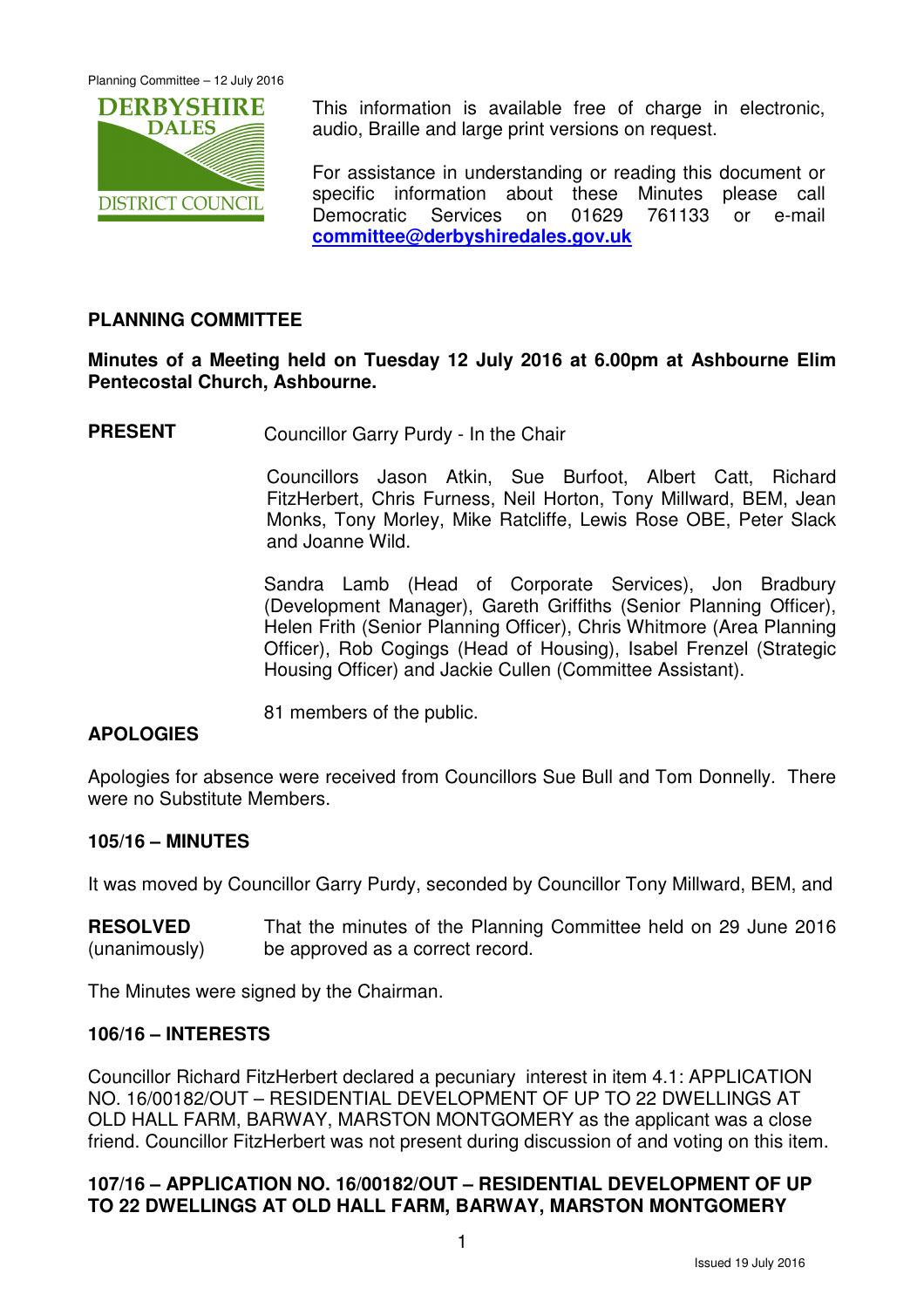The Committee visited the site prior to the meeting to enable Members to appreciate the relationship of the site to the open countryside and existing buildings.

Correspondence received after publication of the Agenda was distributed at the meeting. This included a request from the Applicant that the affordable housing contribution be reduced from 7 dwellings to 6, together with a financial contribution. This was considered acceptable by the Officers, so if the application were successful, there would need to be an amendment to the Legal agreement.

In accordance with the procedure for public participation, the following members of the public addressed the meeting:

Steve Chatfield, Caroline Parker, Alan Humfries and Colin Bradley (local residents) spoke against the application; Nick Brown and Mick Butler (local residents) and Scott O'Dell (Agent) spoke in favour of the application.

It was noted that although the Highway Authority had assessed the principle of the level of development and concluded that the access was safe, further details of the housing layout and precise access would be submitted for consideration at the Reserved Matters stage should the outline application be approved.

It was moved by Councillor Albert Catt, seconded by Councillor Peter Slack and

| <b>RESOLVED</b>    | That planning permission be granted subject to the completion of a |
|--------------------|--------------------------------------------------------------------|
|                    | Section 106 Planning Obligation Agreement to secure 6 affordable   |
|                    | dwellings on site, the provision of play space and a financial     |
|                    | contribution, and subject to the conditions set out in the report. |
| Voting:            |                                                                    |
| For                | 12                                                                 |
| <b>Against</b>     |                                                                    |
| <b>Abstentions</b> | O                                                                  |

The Chairman declared the motion carried.

## **108/16 – APPLICATION NO. 15/00739/OUT – RESIDENTIAL DEVELOPMENT OF UP TO 85 DWELLINGS INCLUDING ACCESS (OUTLINE) AT LAND OFF DERBY ROAD, DOVERIDGE**

The Committee visited the site prior to the meeting to allow Members to fully assess the impact of the development on the local environment.

Correspondence received after publication of the agenda was distributed at the meeting. This included an amendment to the Officer's Recommendation due to the withdrawal by the applicant of consideration of the access from this application. The list of revised conditions and footnotes were set out in the amendment.

In accordance with the procedure for public participation, the following members of the public addressed the meeting:

Rachel Golding (Doveridge Neighbourhood Forum (DNF)), Tim Deville (Doveridge Preservation Society & DNF), James Deville and Christine Curwen (Interested parties),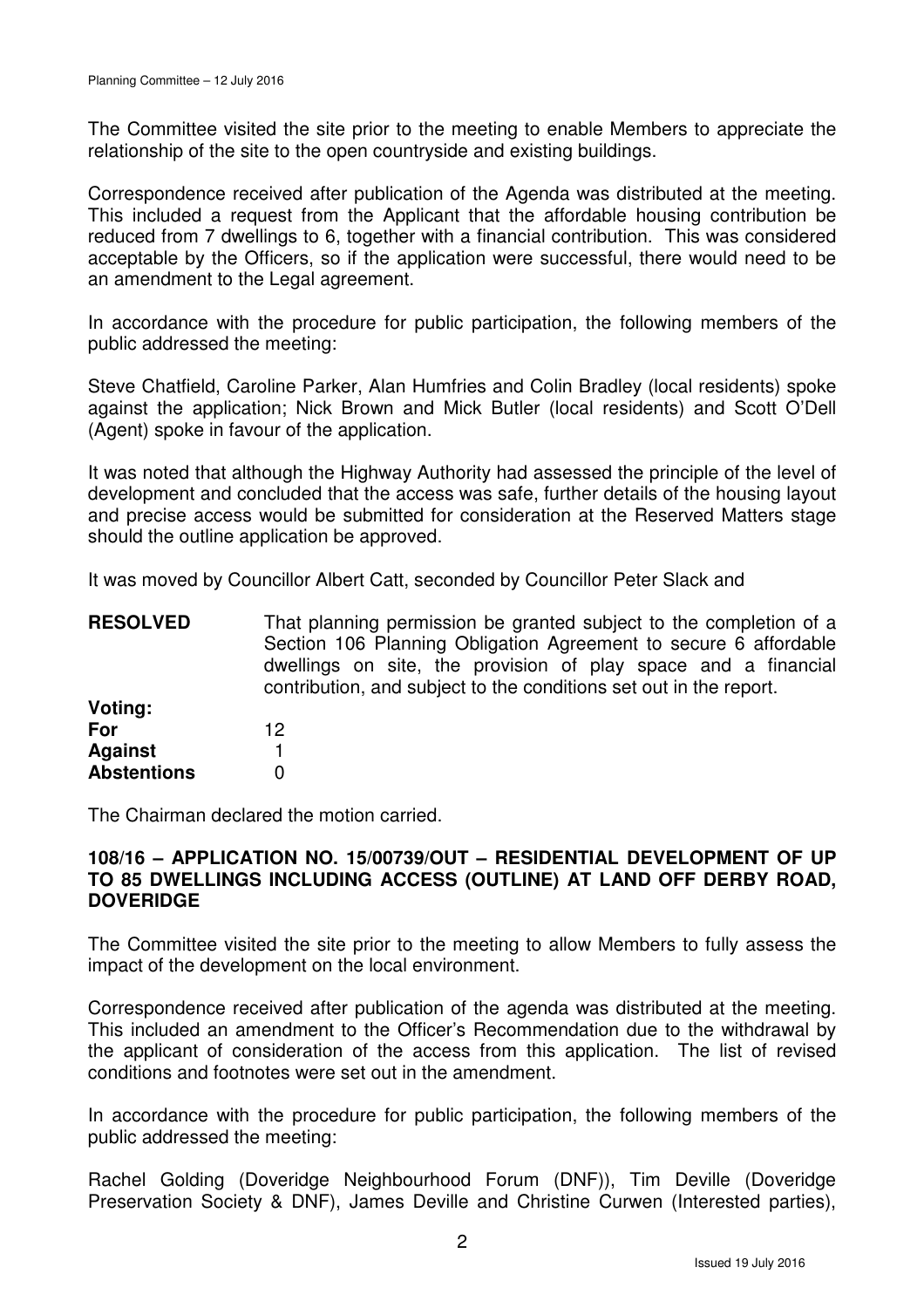Geoff Buck (Doveridge Preservation Society & DNF) and Linda Priestly (Chair Doveridge PC and member of DNF) spoke against the application, and John Acres (Agent) spoke in favour of the application.

The Area Planning Officer advised Members that photographs of the southern end of the site indicating drainage problems had been submitted, and suggested that a sustainable drainage scheme would be necessary should the application be successful, which would be addressed as part of the Reserved Matters application. The land drainage authority had recommended several conditions in this regard.

It was moved by Councillor Lewis Rose, OBE, seconded by Councillor Joanne Wild and

- **RESOLVED** That planning permission be granted subject to the applicants entering into an agreement under the provisions contained at section 106 of the Town and Country Planning Act 1990 to secure:
	- £973,462.50 towards affordable housing;
	- A Travel Plan with a contribution of £5,000 towards its monitoring, and;
	- £21,250 towards a capital project identified by the doctors surgery at Sudbury;

**Voting: For Against Abstentions**  and subject to the amended conditions as set out in the late representations. 10 1 3

The Chairman declared the motion carried.

## **109/16 – APPLICATION NO. 16/00355/FUL – ERECTION OF 6 NO. BUNGALOWS AND ASSOCIATED GARAGES AT RICK YARD ORCHARD, CHURCH LANE, BRAILSFORD**

The Committee visited the site prior to the meeting to allow Members to fully appreciate the site context.

Correspondence received after publication of the agenda was distributed at the meeting. This included Derbyshire Wildlife Trust's response to the ecological survey submitted by the applicant's agent in respect of Great Crested Newts.

In accordance with the procedure for public participation Alison Clamp (Peak District Rural Housing Association) and Julia Allen (Agent) spoke in favour of the application.

It was moved by Councillor Tony Millward BEM, seconded by Councillor Chris Furness and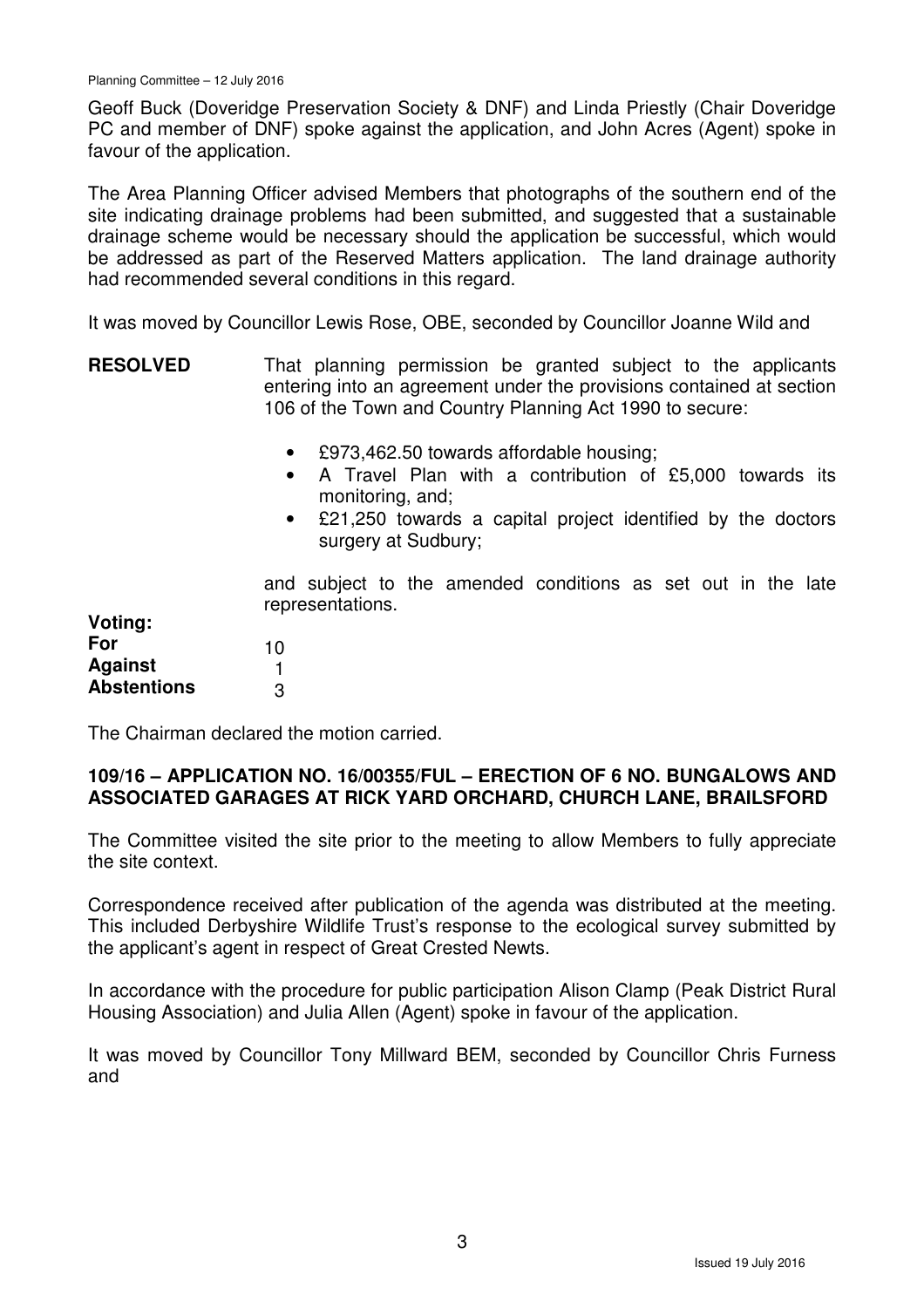**RESOLVED** (unanimously) That this matter be deferred in order for legal advice to be sought on the potential to mitigate reasons given in the Officer Recommendation for refusal such that analternative decision could be debated that was reasonable in all circumstances.

## **110/16 – APPLICATION NO. 16/00110/REM – ERECTION OF AGRICULTURAL WORKER'S DWELLING AT LAND OFF ATLOW LANE, ATLOW**

The Committee visited the site prior to the meeting to allow Members to assess the impact of the agricultural worker's dwelling on its surroundings and to consider whether it was of an appropriate scale.

Correspondence received after publication of the agenda was distributed at the meeting.

In accordance with the procedure for public participation John Gregory (Chair, Atlow Parish Council) spoke in favour of the application.

It was moved by Councillor Sue Burfoot, seconded by Councillor Albert Catt and

**RESOLVED** That planning permission be refused for the reasons set out in the report.

**Voting: For Against Abstentions**  10 4  $\Omega$ 

The Chairman declared the motion carried.

### **111/16 – APPLICATION 16/00016/FUL – CHANGE OF USE OF OUTBUILDING TO HOLIDAY LET AND INCORPORATION OF LAND INTO DOMESTIC CURTILAGE (RETROSPECTIVE) AT PARKFIELD HOUSE FARM, KNIVETON LANE, OFFCOTE**

The Committee visited the site prior to the meeting to allow Members to assess the impact of the development on the local landscape and the amenity of the occupants of the neighbouring barn conversion dwelling.

In accordance with the procedure for public participation Nigel Gould (Agent) spoke in favour of the application.

It was moved by Councillor Jean Monks, seconded by Councillor Albert Catt and

**RESOLVED** (unanimously) That planning permission be granted subject to the conditions set out in the report.

# **112/16 – APPLICATION NO. 15/00573/FUL – ERECTION OF 5 DWELLINGS AT TOWN END FARM, CLIFTON**

Correspondence received after publication of the agenda was distributed at the meeting; this comprised an additional footnote requested by the highway authority to be added to the recommendation.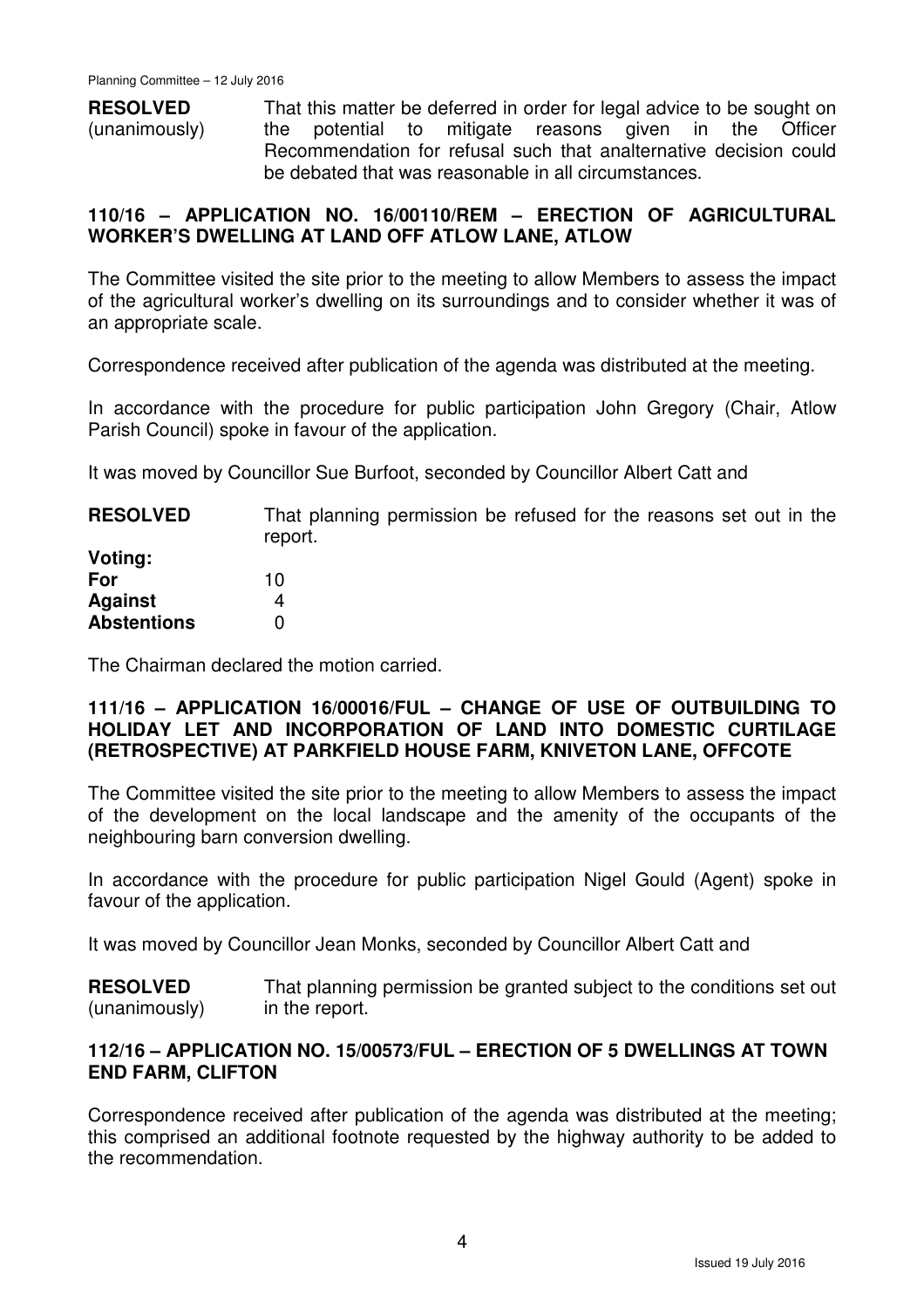In accordance with the procedure for public participation Bob Nicholson (Chair, Clifton Parish Council) and Roger Yarwood (Agent) spoke in favour of the application.

It was moved by Councillor Jean Monks, seconded by Councillor Tony Millward BEM and

**RESOLVED** (unanimously) That planning permission be granted subject to the conditions set out in the report, and the additional footnote requested by the highway authority, as follows:

> Pursuant to Section 278 of the Highways Act 1980 and the provisions of the Traffic Management Act 2004, no works may commence within the limits of the public highway without the formal written Agreement of the County Council as Highway Authority. It must be ensured that public transport services in the vicinity of the site are not adversely affected by the development works. Advice regarding the technical, legal, administrative and financial processes involved in Section 278 Agreements may be obtained by contacting this Authority via email – es.devconprocess@derbyshire.gov.uk. The applicant is advised to allow approximately 12 weeks in any programme of works to obtain a Section 278 Agreement.

## **113/16 – MOTION TO CONTINUE**

It was moved by Councillor Jason Atkin, seconded by Councillor Tony Millward BEM and

**RESOLVED** (unanimously) That, in accordance with Rule of Procedure 13, the meeting continue beyond 2 ½ hours to enable the business on the agenda to be concluded.

#### **114/16 – APPLICATION NO. 16/00129/FUL – CHANGE OF USE AND CONVERSION FROM HOTEL TO HOUSE IN MULTIPLE OCCUPATION INCORPORATING 6 FLATS (USE CLASS C4) AND 2 COMMERCIAL UNITS UNDER FLEXIBLE USES (USE CLASSES A1, A2, A3, A4 AND D2) AT THE RED LION HOTEL, MARKET PLACE, WIRKSWORTH**

In accordance with the procedure for public participation Louise Treanor (local resident) spoke against the application and Peter Booth (Applicant) spoke in favour of the application.

It was moved by Councillor Mike Ratcliffe, seconded by Councillor Peter Slack and

**RESOLVED** (unanimously) That planning permission be refused for the reasons set out in the report.

### **115/16 - APPLICATION NO. 16/00130/LBALT – ALTERATIONS TO FORM HOUSE IN MULTIPLE OCCUPATION INCORPORATING 6 FLATS, AN ADDITIONAL FLAT AND COMMERCIAL (FLEXIBLE) USES AT THE RED LION HOTEL, MARKET PLACE, WIRKSWORTH**